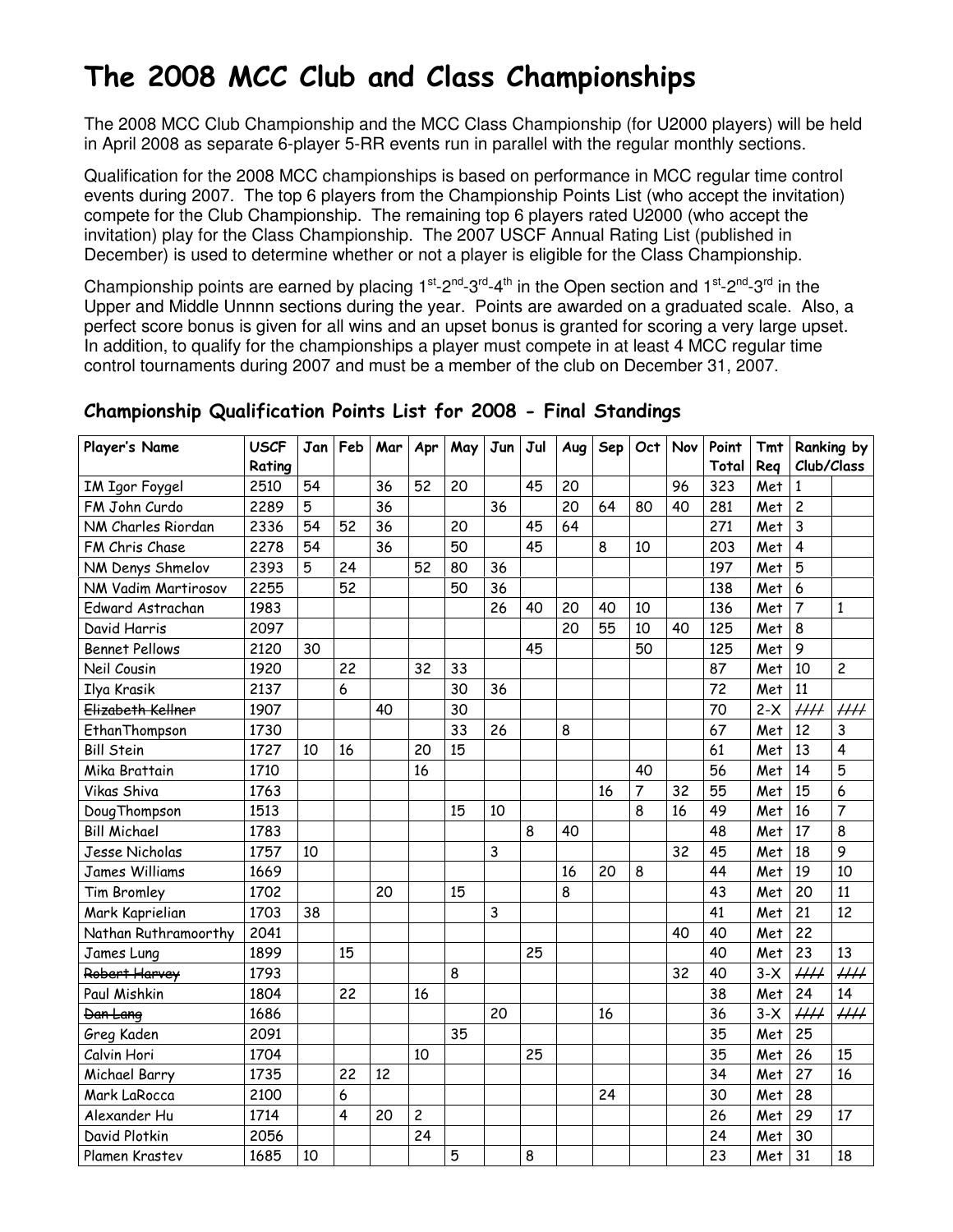| <b>IM James Rizzitano</b>   | 2338 |              |                         |    |                         | 20 |                         |                |   |                         |                |    | 20                      | $1-X$    | $\mathcal{H}\mathcal{H}$  |                 |
|-----------------------------|------|--------------|-------------------------|----|-------------------------|----|-------------------------|----------------|---|-------------------------|----------------|----|-------------------------|----------|---------------------------|-----------------|
| Stasik Popov                | 1522 |              |                         |    |                         |    |                         |                |   | $\overline{\mathbf{4}}$ |                | 16 | 20                      | $3-X$    | $\mu\mu$                  | $\mu\mu$        |
| Leonard Gruenberg           | 1528 | 19           |                         |    |                         |    |                         |                |   |                         |                |    | 19                      | Met      | 32                        | 19              |
| Winston Huang               | 1884 |              |                         |    |                         |    |                         |                |   | 8                       | 10             |    | 18                      | Met      | 33                        | 20              |
| Lior Rozhansky              | 1823 |              |                         |    | 16                      |    |                         |                |   |                         |                |    | 16                      | Met      | 34                        | 21              |
| Nikolay Popov               | 1544 |              |                         |    |                         |    |                         |                |   |                         |                | 16 | 16                      | $3-X$    | $\mu\mu$                  | $\mu\mu$        |
| Winber Xu                   | 1715 |              |                         |    |                         |    |                         |                | 8 |                         | $\overline{7}$ |    | 15                      | Met      | 35                        | 22              |
| Jenshiang Hong              | 1496 |              |                         |    |                         |    |                         |                | 3 | 4                       | 8              |    | 15                      | Met      | 36                        | 23              |
| Dave Rivera                 | 1627 |              |                         |    |                         |    |                         | 7              |   |                         | 8              |    | 15                      | Met      | 37                        | 24              |
| Thomas Simon                | 1481 | 10           | $\overline{\mathbf{4}}$ |    |                         |    |                         |                |   |                         |                |    | 14                      | Met      | 38                        | 25              |
| <b>IM David Vigorito</b>    | 2433 | 5            | 6                       |    |                         |    |                         |                |   |                         |                |    | 11                      | $2-X$    | $\overline{H}$            |                 |
| Michael Zhang               | 1445 |              |                         | 3  |                         |    |                         |                |   |                         | 8              |    | 11                      | Met      | 39                        | 26              |
| <b>Edward Epp</b>           | 2004 |              |                         |    |                         |    |                         |                |   |                         | 10             |    | 10                      | Met      | 40                        |                 |
| Vishrut Gupta               | 1463 |              |                         | 10 |                         |    |                         |                |   |                         |                |    | 10                      | Met      | 41                        | 27              |
| <b>Steve Wollkind</b>       | 1488 |              | 4                       |    |                         |    | 2                       |                | 3 |                         |                |    | 9                       | Met      | 42                        | 28              |
| Larry Eldridge              | 1700 |              |                         |    |                         | 8  |                         |                |   |                         |                |    | 8                       | Met      | 43                        | 29              |
| George Goulding             | 1659 |              |                         |    |                         |    |                         |                | 8 |                         |                |    | 8                       | $3-X$    | $\mu\mu$                  | $\mu\mu$        |
| John Bottini                | 1437 |              |                         |    |                         | 5  |                         |                | 3 |                         |                |    | 8                       | Met      | 44                        | 30              |
| Katharine Gasser            | 1747 |              |                         |    |                         |    |                         |                |   |                         | 7              |    | 7                       | Met      | 45                        | 31              |
| Michelle Chen               | 1724 |              |                         |    |                         |    |                         |                |   |                         | $\overline{7}$ |    | $\overline{7}$          | Met      | 46                        | 32              |
| Genesis Lung                | 1716 |              |                         |    |                         |    |                         |                |   |                         | $\overline{7}$ |    | $\overline{7}$          | Met      | 47                        | 33              |
| Mark McMahon                | 1696 |              |                         |    |                         |    |                         |                |   |                         | $\overline{7}$ |    | $\overline{7}$          | $3-X$    | $\mathcal{H} \mathcal{H}$ | $\overline{HH}$ |
| <b>Steve Eddins</b>         | 1654 |              |                         |    |                         |    |                         | 7              |   |                         |                |    | 7                       | Met      | 48                        | 34              |
| Timothy Lung                | 1458 |              |                         |    |                         |    |                         | $\overline{7}$ |   |                         |                |    | 7                       | Met      | 49                        | 35              |
| Christopher Bird            | 2083 | 5            |                         |    |                         |    |                         |                |   |                         |                |    | 5                       | $2-X$    | $\overline{H}$            |                 |
| Larry Zhu                   | 1508 |              |                         |    |                         | 5  |                         |                |   |                         |                |    | 5                       | Met      | 50                        | 36              |
| Matt Phelps                 | 1634 |              | $\overline{\mathbf{4}}$ |    |                         |    |                         |                |   |                         |                |    | 4                       | Met      | 51                        | 37              |
| Alan Moyer                  | 1559 |              |                         |    |                         |    |                         |                |   | $\overline{4}$          |                |    | 4                       | $3-X$    | $\mu\mu$                  | $\mu\mu$        |
| <b>Ralph Scully</b>         | 1510 |              | $\overline{4}$          |    |                         |    |                         |                |   |                         |                |    | 4                       | Met      | 52                        | 38              |
| Robert Matthews             | 1410 |              |                         |    |                         |    |                         |                |   | 4                       |                |    | 4                       | Met      | 53                        | 39              |
| Joshua Haunstrup            | 1834 |              |                         |    |                         |    | 3                       |                |   |                         |                |    | 3                       | Met      | 54                        | 40              |
| Larry Pratt                 | 1802 |              |                         |    |                         |    | 3                       |                |   |                         |                |    | 3                       | Met      | 55                        | 41              |
| Alan Schaefer               | 1424 | $\mathbf{1}$ |                         |    |                         |    | $\overline{\mathbf{c}}$ |                |   |                         |                |    | 3                       | Met      | 56                        | 42              |
| James Klinkenberg           | 1490 |              |                         |    |                         |    |                         |                | 3 |                         |                |    | 3                       | Met      | 57                        | 43              |
| <del>Yutaka Seki</del>      | 1479 |              |                         |    |                         |    |                         |                | 3 |                         |                |    | 3                       | $2-X$    | $\mathcal{H} \mathcal{H}$ | HH              |
| Stephen Schnair             | 1458 |              |                         | 3  |                         |    |                         |                |   |                         |                |    | 3                       | Met      | 58                        | 44              |
| Nicholas Zhang              | 1363 |              |                         |    |                         |    |                         |                | 3 |                         |                |    | 3                       | Met      | 59                        | 45              |
| David Harrington            | 1539 |              |                         |    |                         |    | $\overline{c}$          |                |   |                         |                |    | $\overline{c}$          | Met      | 60                        | 46              |
| Jeffrey Yao                 | 1483 |              |                         |    | $\overline{c}$          |    |                         |                |   |                         |                |    | $\overline{c}$          | Met 61   |                           | 47              |
| Michael Wang                | 1464 |              |                         |    | $\overline{\mathbf{c}}$ |    |                         |                |   |                         |                |    | $\overline{\mathbf{c}}$ | Met      | 62                        | 48              |
| John McLaughlin             | 1298 |              |                         |    |                         |    | $\overline{c}$          |                |   |                         |                |    | $\overline{c}$          | Met      | 63                        | 49              |
| William Luff                | 1419 | $\mathbf{1}$ |                         |    |                         |    |                         |                |   |                         |                |    | 1                       | $1-X$    | $\mu\mu$                  | $\mu\mu$        |
| <b>Edward Lafferty</b>      | 1376 | $\mathbf{1}$ |                         |    |                         |    |                         |                |   |                         |                |    | 1                       | Met      | 64                        | 50              |
| <del>Venkata Vutukuri</del> | 1254 | $\mathbf{1}$ |                         |    |                         |    |                         |                |   |                         |                |    | $\mathbf 1$             | $3-X$    | $\mathcal{H}\mathcal{H}$  | HH              |
| George Callahan             | 1150 | $\mathbf{1}$ |                         |    |                         |    |                         |                |   |                         |                |    | $\mathbf 1$             | $Met$ 65 |                           | 51              |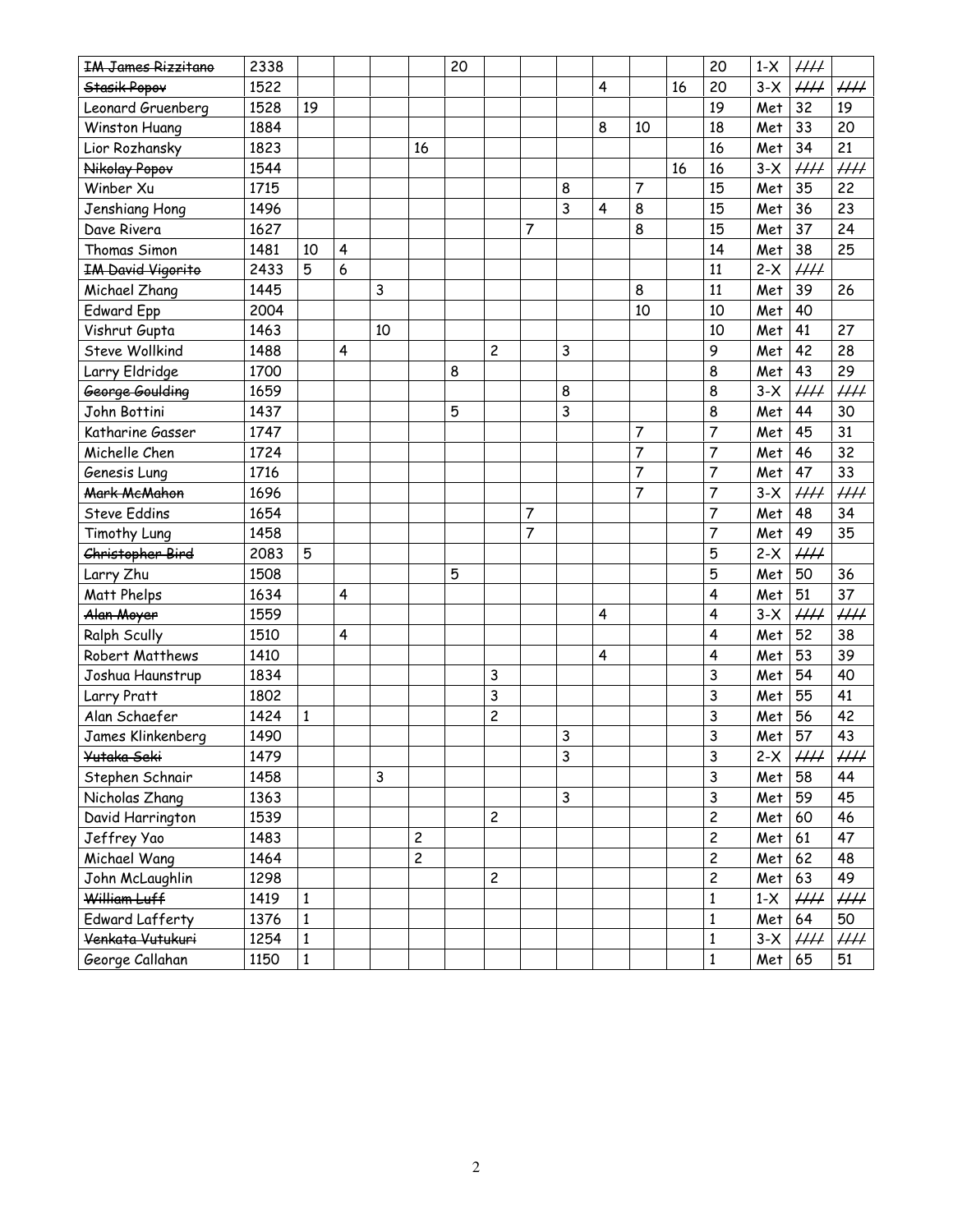#### Column Notes:

- Column Tmt Req states the number of tournaments played as "1", "2", "3", or "Met" (for 4 or more). If the 4-tournament requirement has not been met at year's end, the player is disqualified and "**-**X" is placed after the tournament count.
- Column Ranking by Club/Class gives players' current rankings for the Club Championship and the Class Championship (if eligible). An U2000 player who qualifies for both championships can choose to play in either championship event. If a player qualifies but declines to play, the players ranked below are promoted. A player who accepts an invitation is identified by "-A" after the ranking and a player who declines an invitation (or cannot be reached) is identified by "-D" after the ranking.

#### Point Allocation Rules:

- Points are given for placing 1<sup>st</sup>-2<sup>nd</sup>-3<sup>rd</sup>-4<sup>th</sup> in the Open section and 1<sup>st</sup>-2<sup>nd</sup>-3<sup>rd</sup> in the Upper and Middle Unnnn sections:
	- $\Rightarrow$  For 3-round events the usual allocation is:  $48 30 18 12 / 24 15 9 / 12 8 4$
	- $\gg$  For 4-round events the usual allocation is:  $64 40 24 16$  /  $32 20 12$  /  $16 10 6$
	- >> For 5-round events the usual allocation is: 80 50 30 20 / 40 25 15 / 20 12 8
	- $\gg$  For 6-round events the usual allocation is:  $96 60 36 24 / 48 30 18 / 24 15 9$

The allocation may be different to accommodate special circumstances or it may be reduced if one or more rounds is cancelled (e.g., bad weather). Championship points are awarded only for events where 3 or more rounds are played.

- $\circ$  Points are given for placing 1<sup>st</sup>-2<sup>nd</sup>-3<sup>rd</sup>-4<sup>th</sup> in the Club Championship and 1<sup>st</sup>-2<sup>nd</sup>-3<sup>rd</sup> in the Class Championship:
	- >> For MCC Championship events the allocation is: 80 50 30 20 / 40 25 15
- For a placement tie, the available points are divided equally among the players and rounded up to the next whole number.
- In addition, a perfect score bonus of 25% of the points earned is awarded to any player who posts a win in each round. Note that forfeit wins and full point byes do not count; a player must play a game in each round and win each game.
- $\circ$  Also, an upset bonus of 15 points is awarded for a win against an 1800 or higher rated player where the winner is rated at least 300 points lower (or at least 600 points lower for a draw). Both players must be fully rated at the start of the event.

#### Tie Break Rules:

- 1. Most points earned in the Open and Club Championship sections combined.
- 2. Most points earned in the Upper and Class Championship sections combined.
- 3. Most events in which points were awarded.
- 4. Highest rating from the December USCF Annual Rating List; a full rating takes precedence over a provisional rating.
- 5. Coin toss.